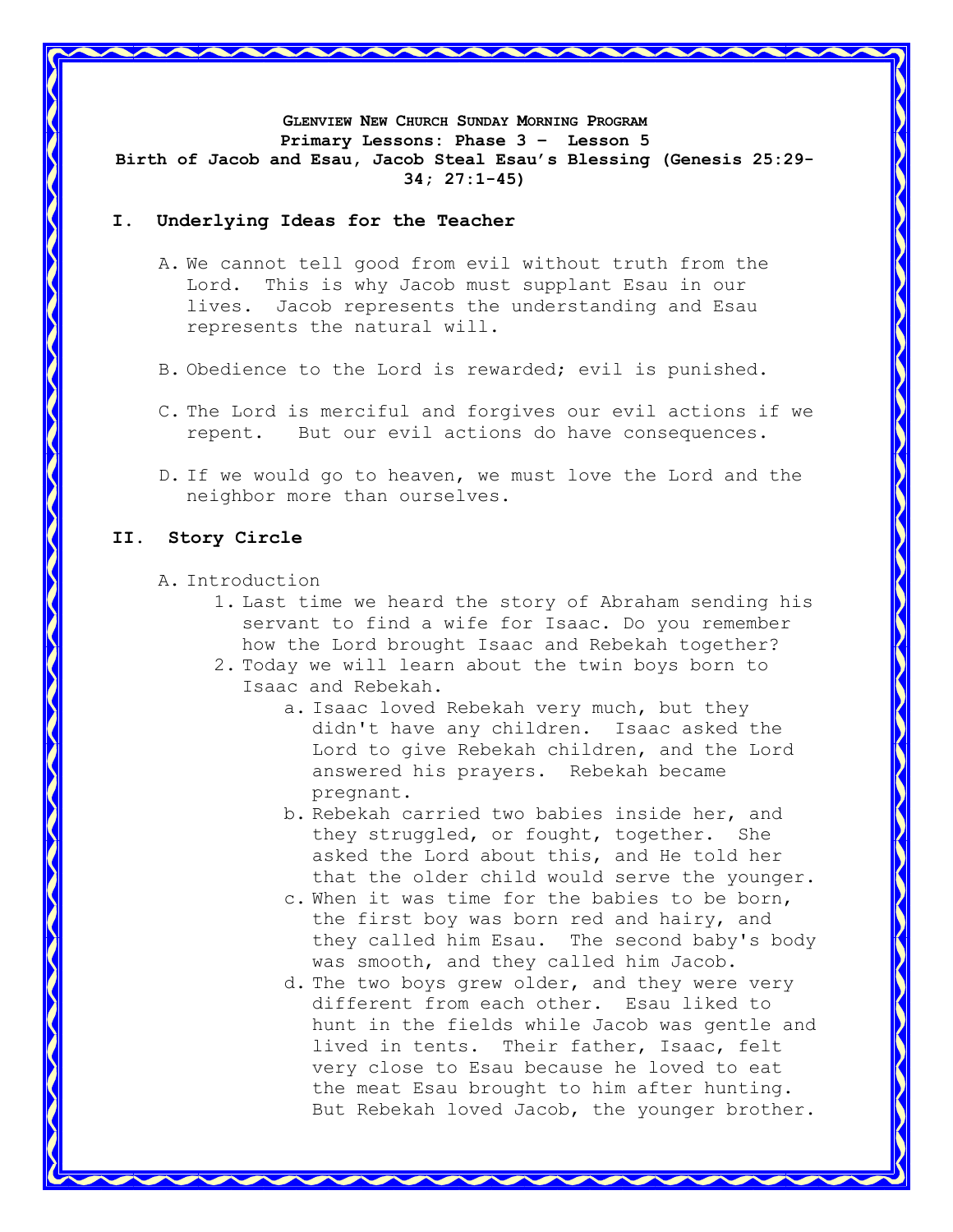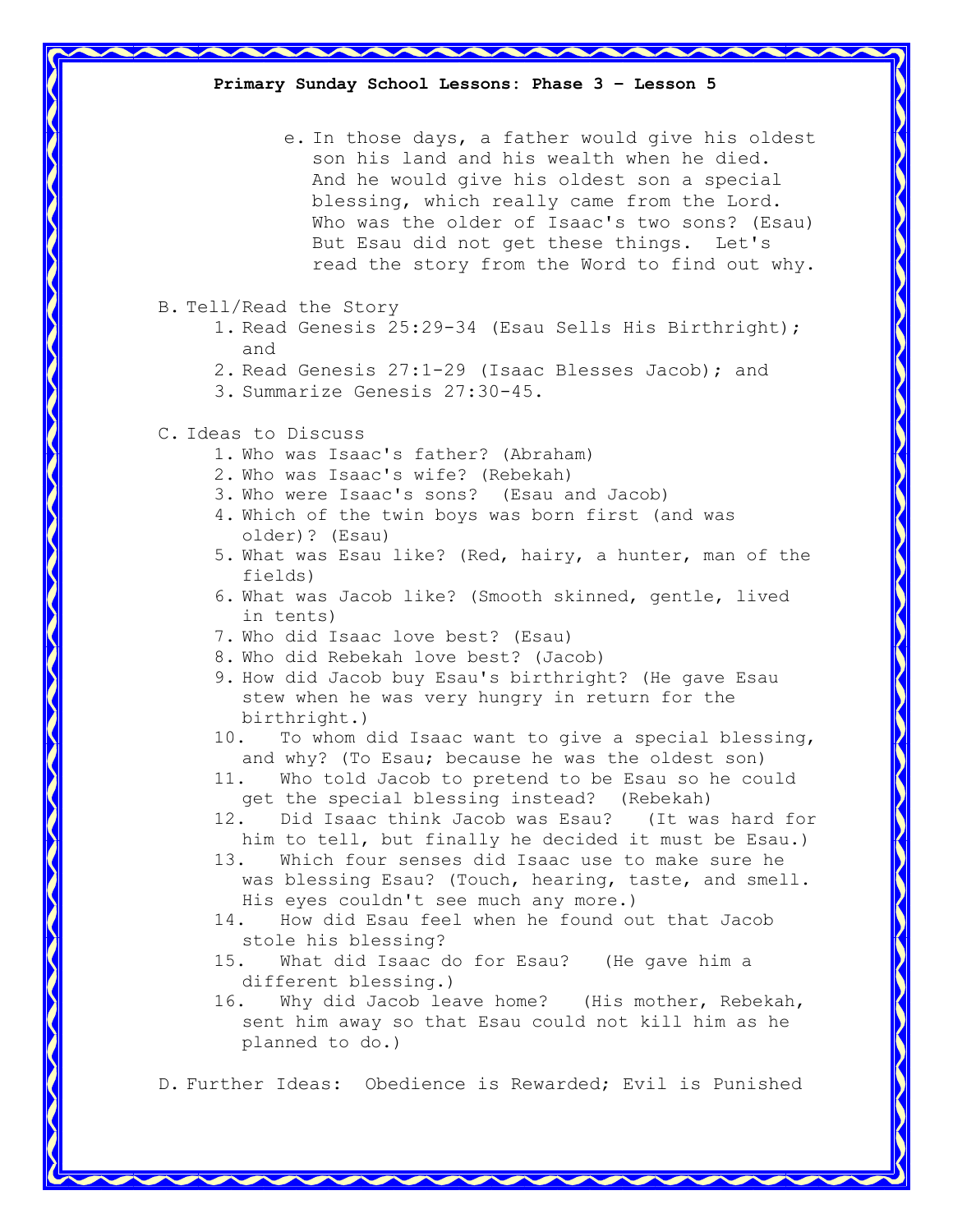**Primary Sunday School Lessons: Phase 3 – Lesson 5**

- 1. Both Jacob and Esau did things that were wrong. What did Jacob do that was wrong? (He got Esau to sell him his birthright, and he tricked Isaac into giving him the special blessing that was meant for Esau.) And what did Esau do that was wrong? (He gave Jacob his birthright to satisfy his hunger. And he planned to kill Jacob when their father, Isaac, died.)
- 2. When we obey the Lord, we are rewarded. But when we do evil things, punishment and unhappiness always follows. In our story, Jacob and Esau were both thinking about what was best for them, and they didn't seem to care about what was best for each other or about what the Lord wanted.
- 3. When we do something wrong, it always brings unhappiness, and that is exactly what happened in our story: Esau lost the privileges of the oldest son, and Jacob had to leave the home that he loved. Neither of these sad things would have happened if the brothers had been trying to do what was right.

## **III. Enrichment Activities**

- A. Music
	- 1. "I pray Thee, Lord, to guide my ways," Hymnal #169
	- 2. "All that the Lord hath spoken," Hymnal #245
	- 3. "Kol asher dibber Y'HOWAH," Hymnal #246 (Hebrew version of #245)
	- 4. "Heavenly Father, Thou art near," Hymnal #158
- B. Activities

1. Serve lentil soup at snack time.

#### *Recipe for Potage Esau (Esau's Soup)*

1 cup red lentils 1 cup water + 5 cups water 1/2 cup to 1 cup onion optional: 1 carrot and 1 potato, chopped Seasonings: 1 t. salt, 2 bay leaves, thyme, fresh parsley, fresh mint leaves

Wash lentils and soak in 1 cup water overnight. Put the lentils (with the soaking water) and 4-5 cups additional water in pan. Bring to boil then simmer for 1 to 1 1/2 hours. Carrot and potato may be added. Cook with salt, dried thyme, and 8 sprigs fresh parsley. Minutes before serving, 3 T. chopped parsley and a few fresh mint leaves may be added. Serve with pita bread or crackers. (Adapted from *Sunday School Activity Book* lesson 21 and internet websites)

C. Project